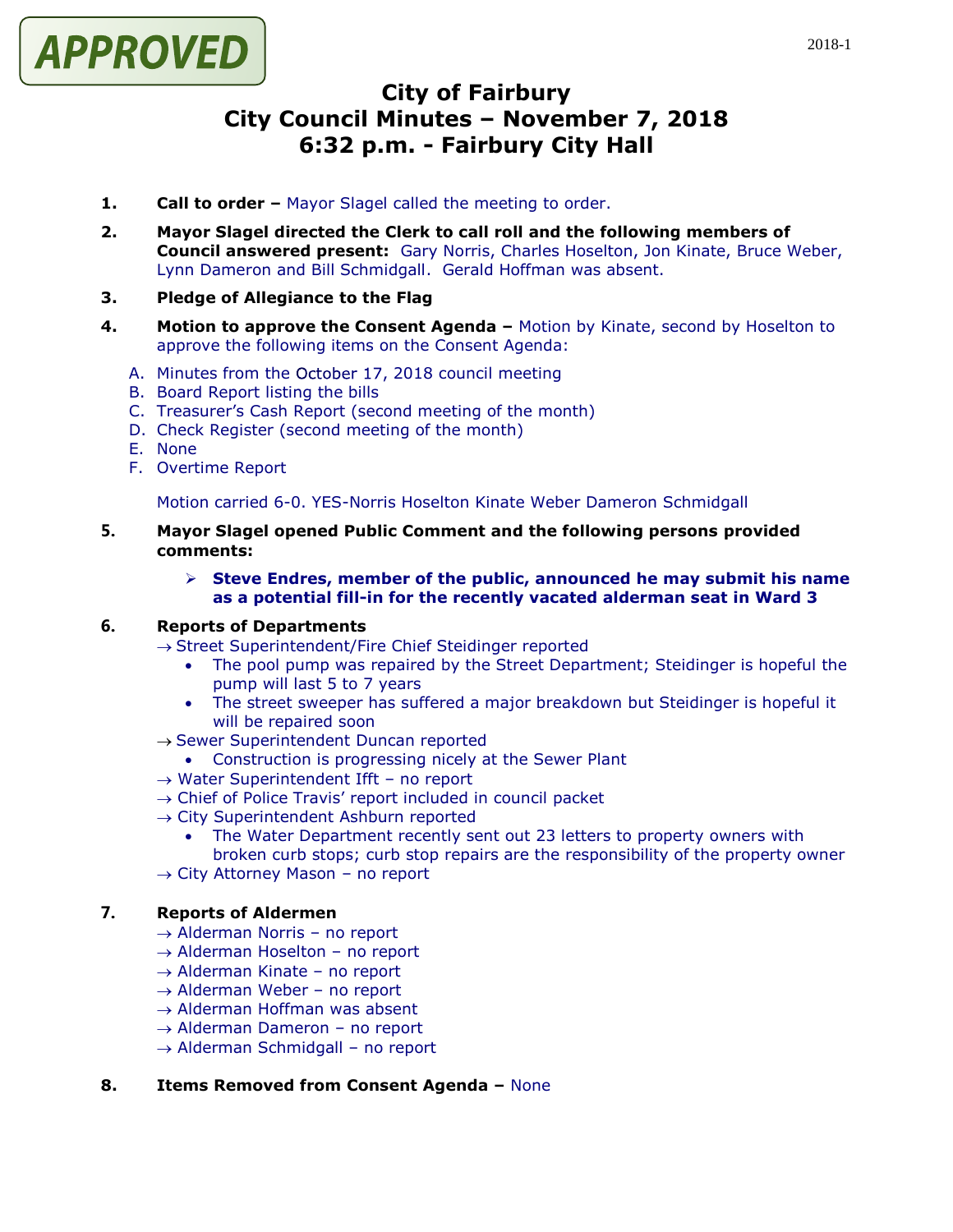

## **9. Old Business – Discussion/Action Items**

A. Consideration of a quote from ArchiveSocial in the amount of \$1,393 - **TABLED**

### **10. New Business – Discussion/Action Items**

- A. Motion by Kinate, second by Dameron to approve Resolution No. 2018-11-7 to Abate the Levy for 2018 For Bonds Issued Under Ordinance No. 2012-3. Motion carried 6-0. YES-Norris Hoselton Kinate Weber Dameron Schmidgall
- B. Motion by Dameron, second by Kinate to approve the quote from Water Products in the amount of  $$1,693.68$  for sewer line repair work on  $4<sup>th</sup>$  Street. Motion carried 6-0. YES-Norris Hoselton Kinate Weber Dameron Schmidgall
- C. Motion by Schmidgall, second by Norris to rescind motion 10B from the October 17, 2018 City Council meeting in relation to employee health insurance benefits. Motion carried 6-0. YES-Norris Hoselton Kinate Weber Dameron Schmidgall
- D. Motion by Kinate, second by Norris to approve a recommendation from the Ordinances, Permits & Insurance committee to go with Blue Cross Blue Shield HSA program. The current plan which pays employees' deductible out of a separate account will cease. The City will pay into each employee's HSA in 2019 an amount equal to the annual deductible,  $\frac{1}{2}$  in 2020, and  $\frac{1}{4}$  in 2021, after which the employee is fully responsible for maintaining their HSA. Morton Bank is the suggested bank to house the HSA. Motion carried 6-0. YES-Norris Hoselton Kinate Weber Dameron Schmidgall
- E. Motion by Schmidgall, second by Dameron to approve a recommendation from the Ordinances, Permits & Insurance committee to change the dental and vision care plans to coincide with the yearly renewal date of health insurance coverage. Motion carried 6-0. YES-Norris Hoselton Kinate Weber Dameron Schmidgall
- F. Motion by Kinate, second by Weber to approve employee Christmas bonuses in the amount of \$150 to full time employees, \$100 to part time employees, \$100 to firemen, \$50 to Dominy Memorial Library employees, \$150 to the Parks Reservationist, and \$100 to the ESDA Director. Motion carried 6-0. YES-Norris Hoselton Kinate Weber Dameron **Schmidgall**
- G. Motion by Weber, second by Hoselton to approve a request from the Fairbury Area Chamber of Commerce to block Locust Street from  $2^{nd}$  to  $4^{th}$  Streets on Saturday, December 1, 2018, from 9 a.m. to 12:30 p.m. for the Fairbury Christmas Parade. Motion carried 6-0. YES-Norris Hoselton Kinate Weber Dameron Schmidgall
- H. Motion by Weber, second by Hoselton to approve a recommendation from the Police & Fire Committee to contract with eDispatches.com consisting of an initial setup fee of \$850 with a monthly cost of \$79 to provide alerts to Fairbury Firemen. Motion carried 6- 0. YES-Norris Hoselton Kinate Weber Dameron Schmidgall
- I. Motion by Weber, second by Schmidgall to approve a quote from Fairbury Fastener in the amount of \$993 to purchase a drill press for the Street Department. Motion carried 6-0. YES-Norris Hoselton Kinate Weber Dameron Schmidgall
- J. Motion by Dameron, second by Norris to approve Resolution No. 2018-11-7 A appointing Eric Ray to the City of Fairbury Zoning Board of Appeals for a term from January 1, 2019 to January 1, 2024. Motion carried 6-0. YES-Norris Hoselton Kinate Weber Dameron Schmidgall